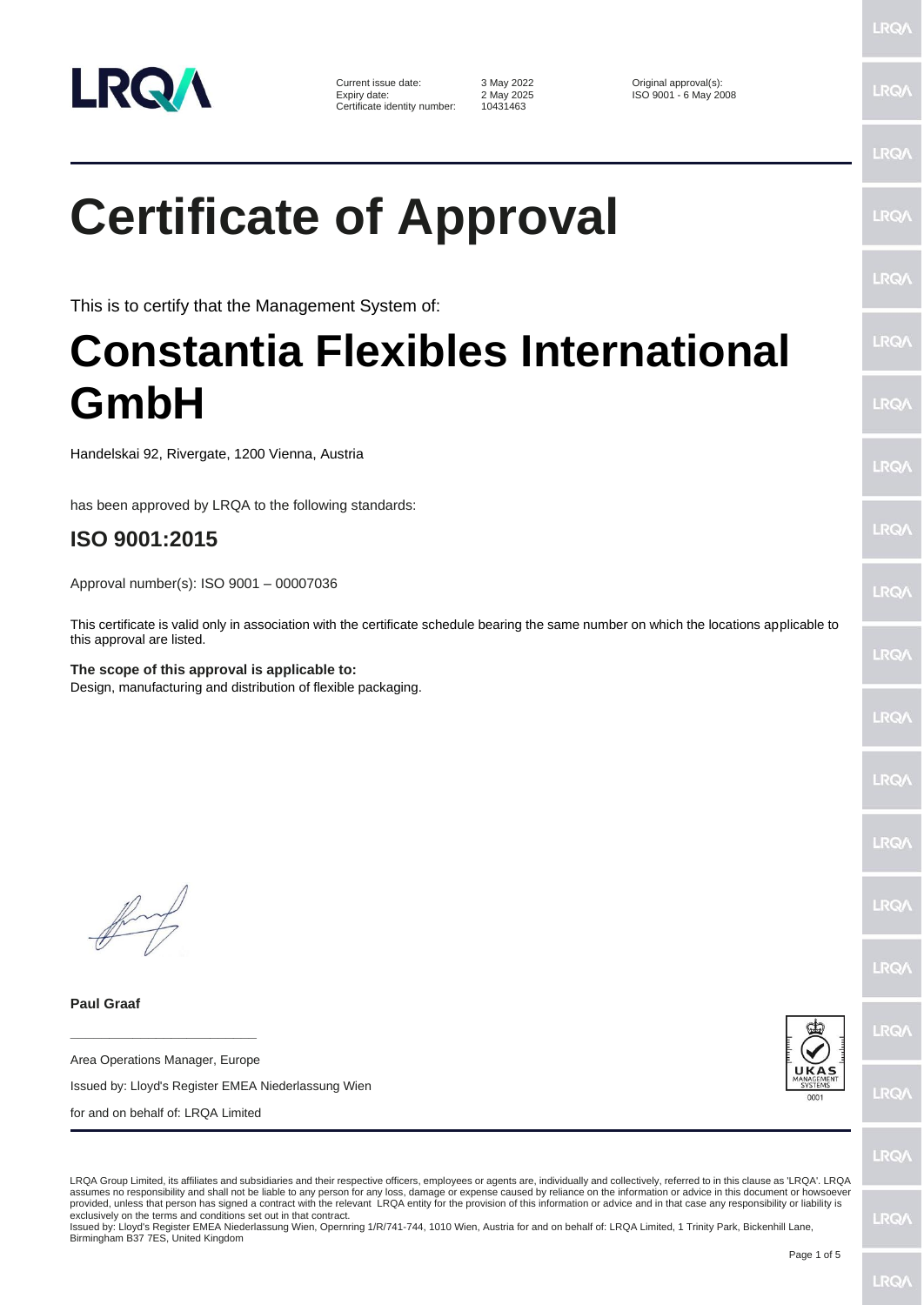

**LRQ/\** 

| <b>Activities</b>                                                                                                                                 | LRQ/                                                                                                                                                    |
|---------------------------------------------------------------------------------------------------------------------------------------------------|---------------------------------------------------------------------------------------------------------------------------------------------------------|
| ISO 9001:2015<br>Design, manufacturing and distribution of flexible<br>packaging.                                                                 | <b>LRQA</b>                                                                                                                                             |
|                                                                                                                                                   | <b>LRQ/</b>                                                                                                                                             |
| Design, manufacturing and distribution of flexible<br>packaging.                                                                                  | <b>LRQ/</b>                                                                                                                                             |
| ISO 9001:2015<br>Management and administration.                                                                                                   | LRQ/                                                                                                                                                    |
| ISO 9001:2015<br>Design, manufacturing and distribution of flexible<br>packaging.                                                                 | <b>LRQA</b>                                                                                                                                             |
|                                                                                                                                                   | LRQ/                                                                                                                                                    |
| Printing and conditioning of aluminium foil, as well blister<br>foil as laminates for<br>packaging purposes in the pharmaceutical industry. Order | LRQ/                                                                                                                                                    |
| purchasing and inventory management of raw material<br>and preparation of shipment of<br>finished goods.                                          | LRQ/                                                                                                                                                    |
| ISO 9001:2015<br>Manufacturing of die cut lids for the food industry.                                                                             | <b>LRQ/</b>                                                                                                                                             |
| ISO 9001:2015                                                                                                                                     | <b>LRQA</b>                                                                                                                                             |
|                                                                                                                                                   | <b>LRQA</b>                                                                                                                                             |
|                                                                                                                                                   | <b>LRQ/</b>                                                                                                                                             |
| UKA<br><b>SYSTEMS</b><br>0001                                                                                                                     | LRQ/                                                                                                                                                    |
|                                                                                                                                                   | LRQ/                                                                                                                                                    |
|                                                                                                                                                   | <b>Certificate Schedule</b><br>ISO 9001:2015<br>ISO 9001:2015<br>intake, production process,<br>Production of flexible packaging for the food industry. |

Page 2 of 5

LRQ/\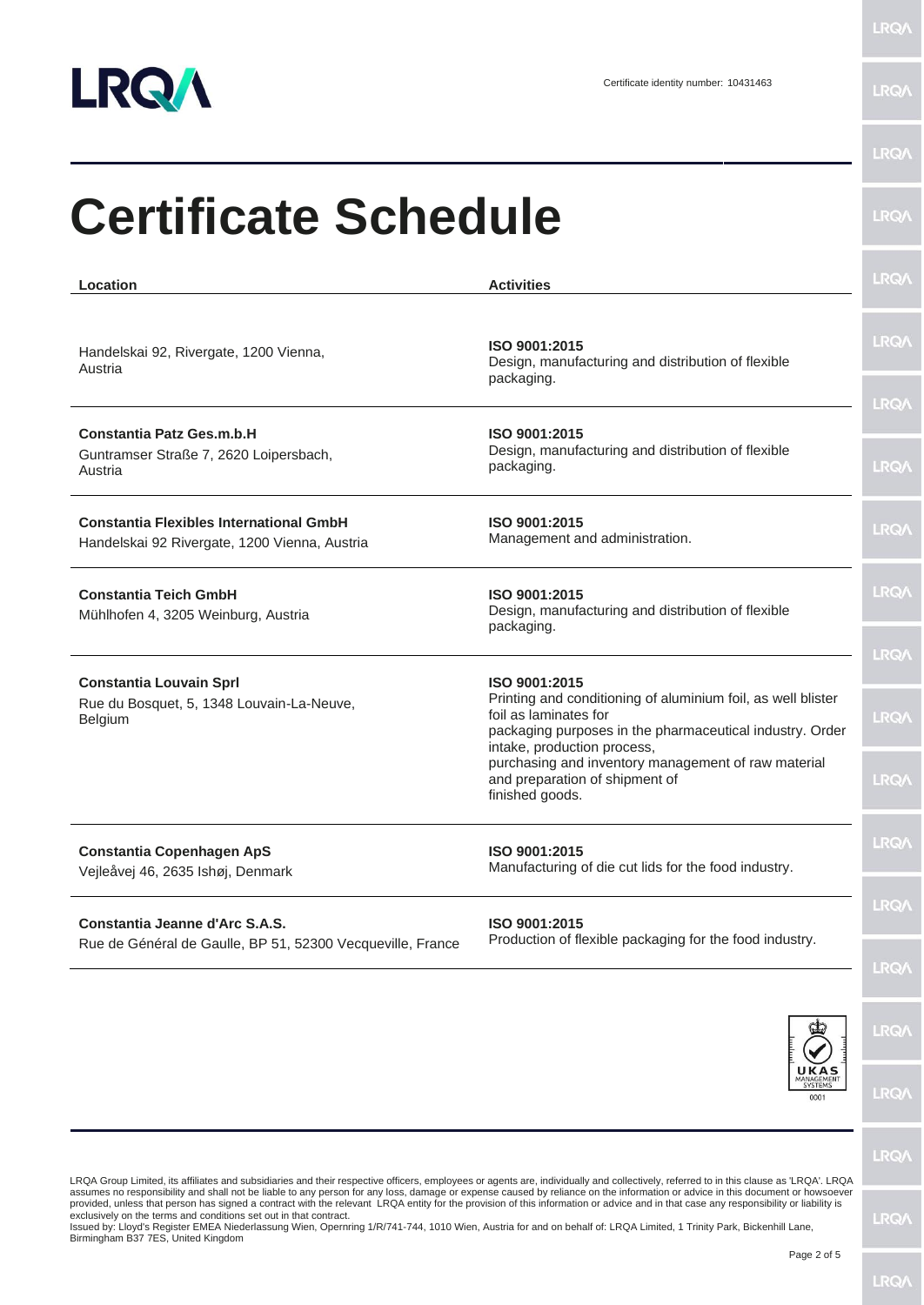

LRQ/\

| <b>Certificate Schedule</b>                                                                                                                                                                                                                                                                                                                                                                                                                                                                                                                                                                                                         |                                                                                                                                                           | <b>LRQA</b>                |
|-------------------------------------------------------------------------------------------------------------------------------------------------------------------------------------------------------------------------------------------------------------------------------------------------------------------------------------------------------------------------------------------------------------------------------------------------------------------------------------------------------------------------------------------------------------------------------------------------------------------------------------|-----------------------------------------------------------------------------------------------------------------------------------------------------------|----------------------------|
| Location                                                                                                                                                                                                                                                                                                                                                                                                                                                                                                                                                                                                                            | <b>Activities</b>                                                                                                                                         | <b>LRQA</b>                |
| <b>Constantia Pirk GmbH &amp; Co. KG</b><br>Pirkmühle 14-16, 92712 Pirk, Germany                                                                                                                                                                                                                                                                                                                                                                                                                                                                                                                                                    | ISO 9001:2015<br>Design, manufacturing and distribution of flexible<br>packaging.                                                                         | <b>LRQA</b>                |
| <b>Constantia Fromm GmbH</b><br>Föhrenbachstraße 1, 73630 Remshalden-Geradstetten,<br>Germany                                                                                                                                                                                                                                                                                                                                                                                                                                                                                                                                       | ISO 9001:2015<br>Printing and cutting of aluminium foils for pharmaceutical<br>industry.                                                                  | <b>LRQA</b>                |
| <b>Constantia Nusser GmbH</b><br>Pettermandstrasse 27, 88239 Wangen im Allgäu,<br>Germany                                                                                                                                                                                                                                                                                                                                                                                                                                                                                                                                           | ISO 9001:2015<br>Manufacturing of flexible packaging.                                                                                                     | <b>LRQA</b><br><b>LRQA</b> |
| <b>Constantia Aloform GmbH</b><br>Schlacht 2, 58791 Werdohl, Germany                                                                                                                                                                                                                                                                                                                                                                                                                                                                                                                                                                | ISO 9001:2015<br>Production and distribution of packaging systems from<br>aluminium for human food, petfood, pharmaceutical and<br>technical application. | <b>LRQA</b>                |
| <b>Constantia Ebert GmbH</b><br>Alte Schmelze 26, 65201 Wiesbaden, Germany                                                                                                                                                                                                                                                                                                                                                                                                                                                                                                                                                          | ISO 9001:2015<br>Development, sales and production of flexible packaging<br>materials made of aluminium and plastic.                                      | <b>LRQA</b><br><b>LRQA</b> |
| Parikh Packaging Pvt. Ltd.<br>Opp. Rotomac Pens, Sarkhej-Bavla HighwayVil. Moraiya, Tal.<br>Sanand, Gujarat, 382213, India                                                                                                                                                                                                                                                                                                                                                                                                                                                                                                          | ISO 9001:2015<br>Manufacturing & supply of flexible laminates for packaging<br>of food, pharma and consumer products.                                     | <b>LRQA</b>                |
| <b>Parikh Flexibles Pvt Ltd.</b><br>ISO 9001:2015<br>Design, manufacturing and distribution of flexible<br>Ta. Sanand, Survey No. 595/1, Bhat Road, Chacharwadi,<br>packaging.<br>382213, India                                                                                                                                                                                                                                                                                                                                                                                                                                     |                                                                                                                                                           | <b>LRQ/</b>                |
|                                                                                                                                                                                                                                                                                                                                                                                                                                                                                                                                                                                                                                     |                                                                                                                                                           | LRQ/                       |
|                                                                                                                                                                                                                                                                                                                                                                                                                                                                                                                                                                                                                                     |                                                                                                                                                           | <b>LRQA</b>                |
|                                                                                                                                                                                                                                                                                                                                                                                                                                                                                                                                                                                                                                     |                                                                                                                                                           | LRQ/                       |
|                                                                                                                                                                                                                                                                                                                                                                                                                                                                                                                                                                                                                                     | ANAGEMENT<br>SYSTEMS<br>0001                                                                                                                              | LRQ/                       |
|                                                                                                                                                                                                                                                                                                                                                                                                                                                                                                                                                                                                                                     |                                                                                                                                                           | <b>LRQA</b>                |
| LRQA Group Limited, its affiliates and subsidiaries and their respective officers, employees or agents are, individually and collectively, referred to in this clause as 'LRQA'. LRQA<br>assumes no responsibility and shall not be liable to any person for any loss, damage or expense caused by reliance on the information or advice in this document or howsoever<br>provided, unless that person has signed a contract with the relevant LRQA entity for the provision of this information or advice and in that case any responsibility or liability is<br>exclusively on the terms and conditions set out in that contract. |                                                                                                                                                           | <b>IRO</b>                 |

exclusively on the terms and conditions set out in that contract.<br>Issued by: Lloyd's Register EMEA Niederlassung Wien, Opernring 1/R/741-744, 1010 Wien, Austria for and on behalf of: LRQA Limited, 1 Trinity Park, Bickenhil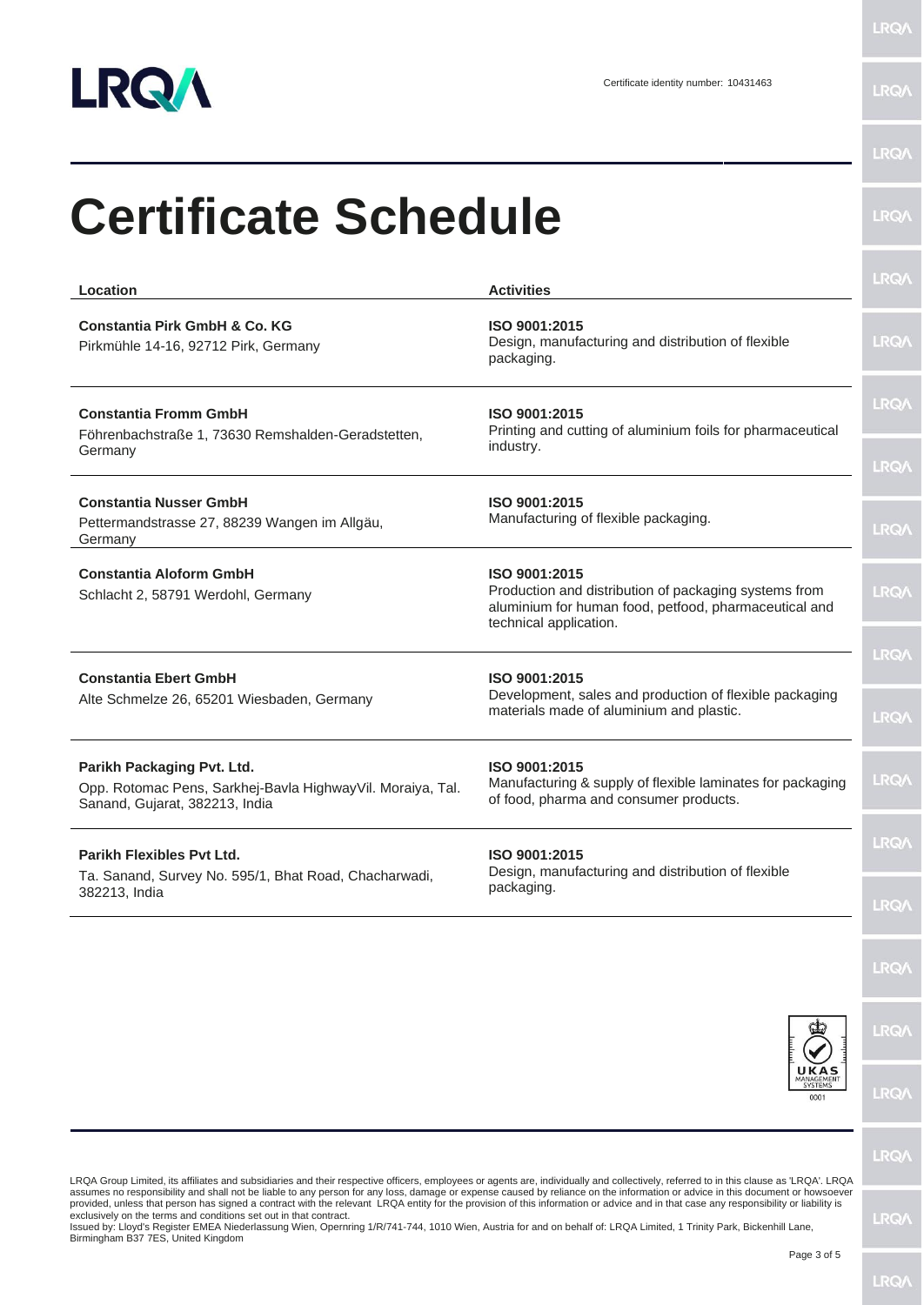

**LRQA** 

| Location                                                                                                     | <b>Activities</b>                                                                                                                        | <b>LRQA</b> |
|--------------------------------------------------------------------------------------------------------------|------------------------------------------------------------------------------------------------------------------------------------------|-------------|
| Constantia Alucap S.r.l.<br>Via Paludi, 29, 38051 Borgo Valsugana (TN),<br>Italy                             | ISO 9001:2015<br>Manufacture of flexible packaging materials made of<br>aluminium and films.                                             | <b>LRQA</b> |
| Constantia San Prospero S.r.l.<br>Via Viazza 102, 41030 San Prospero (MO),                                   | ISO 9001:2015<br>Printing and slitting of flexible packaging materials for the<br>pharmaceutical industry.                               | <b>LRQA</b> |
| Italy                                                                                                        |                                                                                                                                          | <b>LRQA</b> |
| Aluprint, S. de R.L. de C.V.<br>Eje 120 Nº 320, Zona Industrial 1ª Sección,<br>78395 San Luis Potosi, Mexico | ISO 9001:2015<br>The design and manufacture of paper, foil and films,<br>coated and laminates flexible packaging.                        | <b>LRQA</b> |
| Constantia ColorCap Sp. z o.o.<br>ul. Przemyslowa 24, 44-290 Jejkowice, Poland                               | ISO 9001:2015<br>Design and production of wrappings for food,<br>pharmaceutical, cosmetic and chemical industry.                         | <b>LRQA</b> |
| <b>Constantia Teich Poland Sp.z.o.o</b>                                                                      | ISO 9001:2015                                                                                                                            | <b>LRQA</b> |
| Rogowiec, ul. Austriacka 5, 97-410 Kleszczów,<br>Poland                                                      | Design and manufacturing of flexible packaging.                                                                                          | <b>LRQA</b> |
| <b>Constantia Kuban</b><br>2 Gibridnaya Street, Timashevsk, 352700,<br>Krasnodar Region, Russian Federation  | ISO 9001:2015<br>Design, development and manufacture of flexible<br>packaging materials.                                                 | <b>LRQA</b> |
| <b>Constantia TT</b><br>Blagodatnaya Ulitsa 25, Voskresensk, 140200,<br>Moscow region, Russian Federation    | ISO 9001:2015<br>Conversion and printing of flexible packaging materials in<br>reel form and lidding die cut used for pharmaceutical and | <b>LRQA</b> |
|                                                                                                              | food industry.                                                                                                                           | <b>LRQA</b> |
|                                                                                                              |                                                                                                                                          | <b>LRQA</b> |
|                                                                                                              |                                                                                                                                          | <b>LRQA</b> |
|                                                                                                              | UKAS<br>MANAGEMENT<br>0001                                                                                                               | <b>LRQA</b> |
|                                                                                                              |                                                                                                                                          | <b>LROA</b> |

LRQA Group Limited, its affiliates and subsidiaries and their respective officers, employees or agents are, individually and collectively, referred to in this clause as 'LRQA'. LRQA<br>assumes no responsibility and shall not